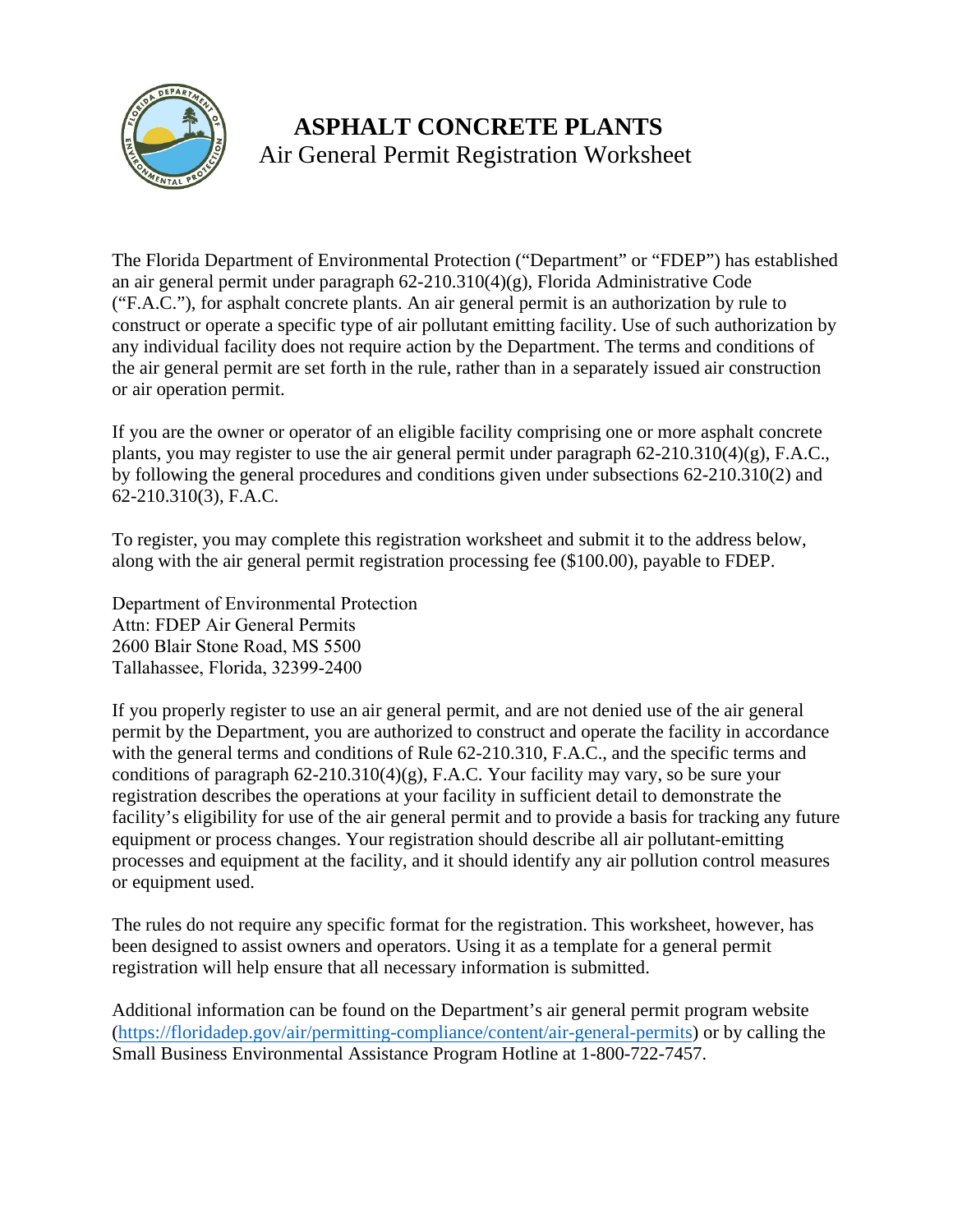#### **ASPHALT CONCRETE PLANTS AIR GENERAL PERMIT REGISTRATION WORKSHEET**

 **Facility Identification Number** (For existing permitted facilities, enter the seven-digit facility ID number. Please include any leading zeros necessary to reach seven digits.)

#### **Registration Type**

Check one of the seven options below:

**INITIAL REGISTRATION -** Notification of intent to:

- Construct and operate a proposed new facility.
- Operate an existing permitted facility not currently using an air general permit (e.g., a facility proposing to go from an air operation permit to an air general permit). If the facility currently holds one or more air operation permits, such permit(s) must be surrendered by the owner or operator upon the effective date of this air general permit. (See "Surrender of Existing Air Operation Permit(s)" below.)
- Operate an existing facility not currently permitted or using an air general permit.

**RE-REGISTRATION** (for facilities currently using an air general permit) - Notification of intent to:

- Continue operating the facility after expiration of the current term of air general permit use.
- $\bigcap$  Continue operating the facility after a change of ownership.
- Make an equipment change requiring re-registration pursuant to paragraph 62-210.310(2)(e), F.A.C.
- Any other change not considered an administrative correction under paragraph 62-210.310(2)(d), F.A.C.

#### **Surrender of Existing Air Operation Permit(s) - For Initial Registrations, if Applicable**

All existing air operation permits for this facility are hereby surrendered upon the effective date of this air general permit; specifically permit number(s):

#### **General Facility Information**

Facility Owner/Company Name (Name of corporation, agency, or individual owner who or which owns, leases, operates, controls, or supervises the facility.)

 a complete registration must be submitted for each.) **Site Name** (Name, if any, of the facility site; e.g., Plant A, Metropolis Plant, etc. If more than one facility is owned,

|                                                     | <b>Facility Location</b> (Physical location of the facility, not necessarily the mailing address.)                             |           |  |
|-----------------------------------------------------|--------------------------------------------------------------------------------------------------------------------------------|-----------|--|
|                                                     | Street Address:                                                                                                                |           |  |
| City:                                               | County: $\qquad \qquad$                                                                                                        | Zip Code: |  |
| <b>Facility Start-Up Date (New facilities only)</b> |                                                                                                                                |           |  |
|                                                     | If existing facility, check this Not Applicable box:<br>If new facility, select or type in the estimated start-up date: $\Box$ |           |  |

 $\overline{a}$ 

l

 $\overline{a}$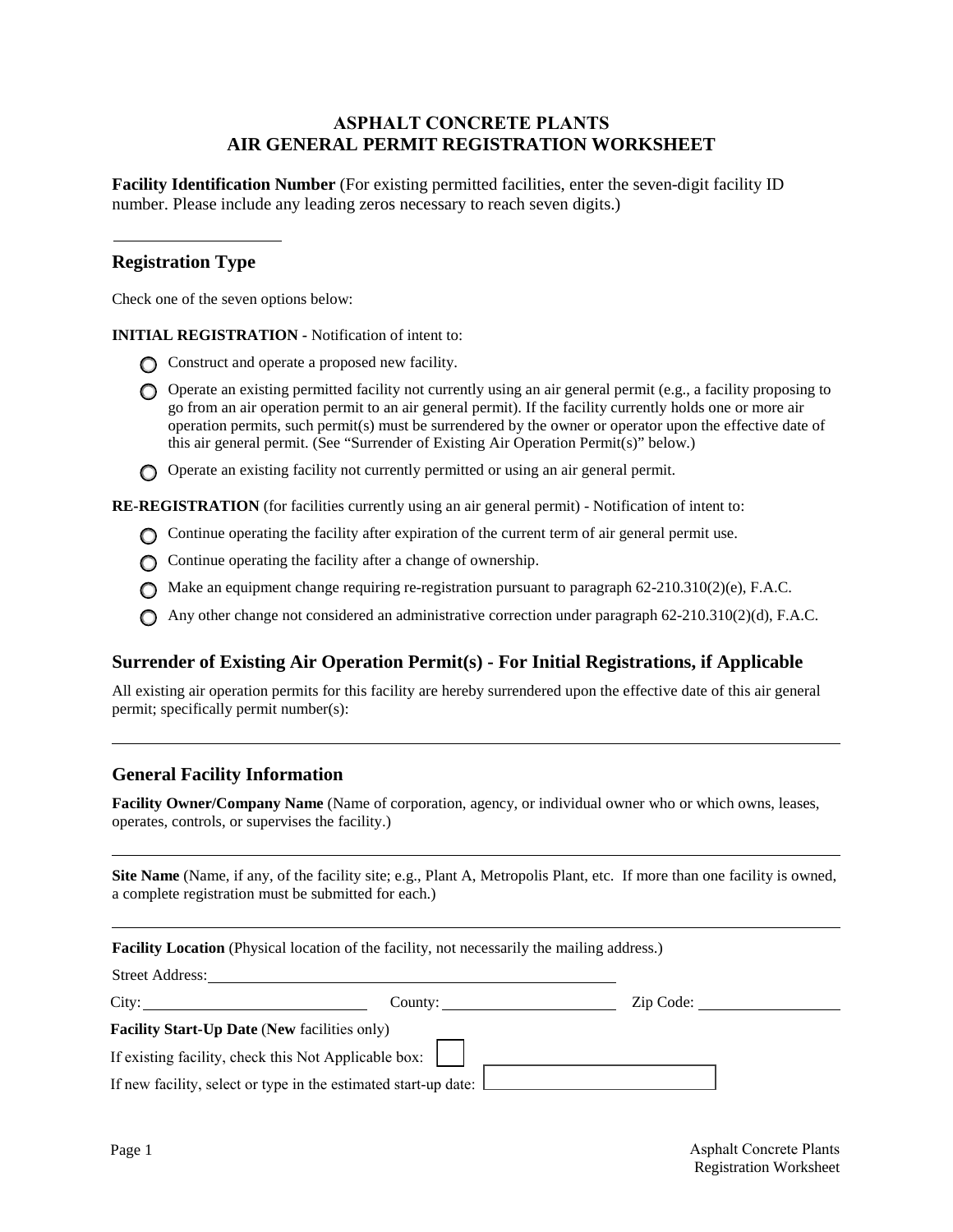#### **Authorized Representative**

 documents on behalf of the owner. This is typically the person to whom the Department will direct correspondence The Authorized Representative is an individual who owns the facility or is authorized to make decisions or sign related to the facility.

| Name:                   |                                                                                                                                  |           |  |
|-------------------------|----------------------------------------------------------------------------------------------------------------------------------|-----------|--|
| <b>Position Title:</b>  |                                                                                                                                  |           |  |
| <b>Mailing Address:</b> |                                                                                                                                  |           |  |
|                         | Organization/Firm Name:                                                                                                          |           |  |
| <b>Street Address:</b>  |                                                                                                                                  |           |  |
|                         | State:<br><u> a shekara ta 1999 a shekara ta 1991 a shekara ta 1991 a shekara ta 1991 a shekara ta 1991 a shekara ta 1991 a </u> | Zip Code: |  |
| <b>Contact Details</b>  |                                                                                                                                  |           |  |
| Office Phone:           |                                                                                                                                  |           |  |
| Cell Phone:             |                                                                                                                                  |           |  |
| E-mail:                 |                                                                                                                                  |           |  |

## **Facility Contact**

 The Facility Contact is typically a person who works at or closely with the facility, such as the plant manager or environmental coordinator. The Facility Contact is the individual that the Department may contact directly when onsite information is needed.

| Name:                   |                         |           |  |
|-------------------------|-------------------------|-----------|--|
| <b>Position Title:</b>  |                         |           |  |
| <b>Mailing Address:</b> |                         |           |  |
|                         | Organization/Firm Name: |           |  |
| <b>Street Address:</b>  |                         |           |  |
|                         | State:                  | Zip Code: |  |
| <b>Contact Details:</b> |                         |           |  |
| Office Phone:           |                         |           |  |
| Cell Phone:             |                         |           |  |
|                         |                         |           |  |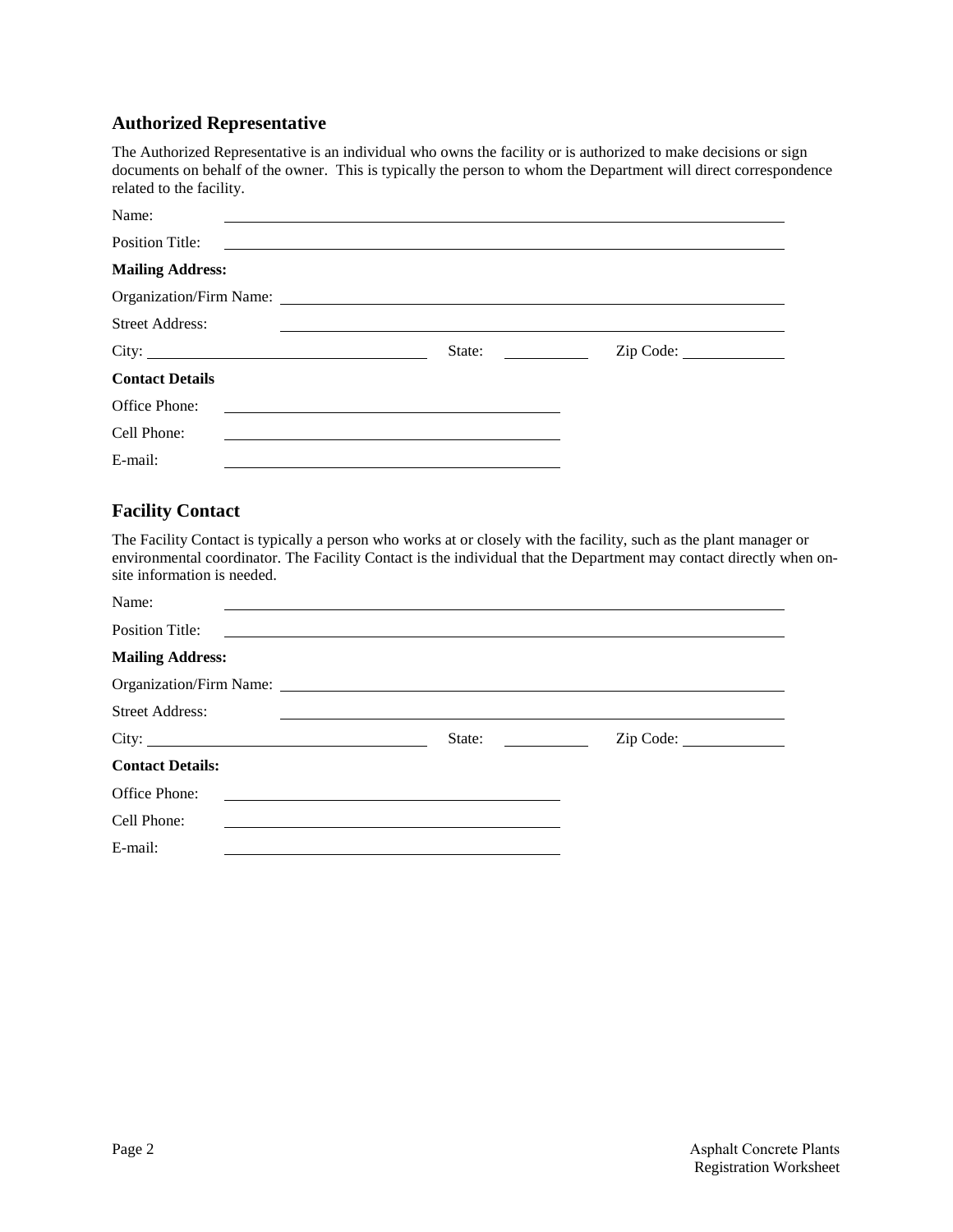## **Type of Facility**

Check one:

 $\Box$  Stationary Facility  $\Box$  Relocatable Facility\*

\* Only one Relocatable Asphalt Concrete Plant can operate under this Air General Permit.

## **Process Type(s)**

Check all that apply:

 $\Box$  Continuous Drum Mix  $\Box$  Batch Mix

#### **Asphalt Concrete Production Rate**

 If this is an initial registration for an Asphalt Concrete Plant, provide an estimate of the total production rate of asphaltic concrete, in tons, expected in the initial 12-month period.

If this is a re-registration for an Asphalt Concrete Plant, provide the highest 12-month total production rate of asphaltic concrete, in tons, in the last five years. Indicate the 12-month period over which this production occurred.

#### **Type(s) of Reasonable Precautions Used to Prevent Unconfined Emissions**

Check all precautions to be used for the management of roads, parking areas, stock piles and yards:

| $\Box$ Pave Roads                                                             | $\Box$ Pave Parking Areas       | $\Box$ Pave Yards           |  |  |
|-------------------------------------------------------------------------------|---------------------------------|-----------------------------|--|--|
| $\Box$ Maintain Roads/Parking/Yards $\Box$ Use Water Application              |                                 | $\Box$ Use Dust Suppressant |  |  |
| $\Box$ Remove Particulate Matter                                              | $\Box$ Reduce Stock Pile Height | $\Box$ Install Wind Breaks  |  |  |
| Check all precautions to be used for the management of drop points to trucks: |                                 |                             |  |  |

| $\Box$ Spray Bar | $\Box$ Chute | $\Box$ Enclosure | $\Box$ Partial enclosure | $\Box$ N/A |
|------------------|--------------|------------------|--------------------------|------------|
|------------------|--------------|------------------|--------------------------|------------|

#### **Equipment Details**

 Provide information for each silo, drum, batcher, cold feed bin, weigh hopper, conveyor, and other process equipment pursuant to Rule 62-210.310(4)(g), F.A.C.

\*For process equipment identification, provide an identifier (location, numeric designation, capacity, product, etc.) specific to each piece of equipment.

| <b>PROCESS</b>     | <b>PROCESS</b>   | <b>CONTROL</b>  | <b>CONTROL</b>      | <b>CONTROL</b> |
|--------------------|------------------|-----------------|---------------------|----------------|
| <b>EQUIPMENT</b>   | <b>EQUIPMENT</b> | <b>DEVICE</b>   | <b>DEVICE</b>       | DEVICE MODEL   |
| TYPE (silo, drum,  | IDENTIFICATION*  | (baghouse, vent | <b>MANUFACTURER</b> | <b>NUMBER</b>  |
| batcher, cold feed |                  | filter, etc.)   |                     |                |
| bin, etc.)         |                  |                 |                     |                |
|                    |                  |                 |                     |                |
|                    |                  |                 |                     |                |
|                    |                  |                 |                     |                |
|                    |                  |                 |                     |                |
|                    |                  |                 |                     |                |
|                    |                  |                 |                     |                |
|                    |                  |                 |                     |                |

 month period for a batch mix process or an equivalent prorated amount if multiple processes are used. **Note**: To be eligible for this air general permit, the production rate of asphaltic concrete shall not exceed 600,000 tons in any consecutive twelve-month period for a drum mix process or 300,000 tons in any consecutive twelve-